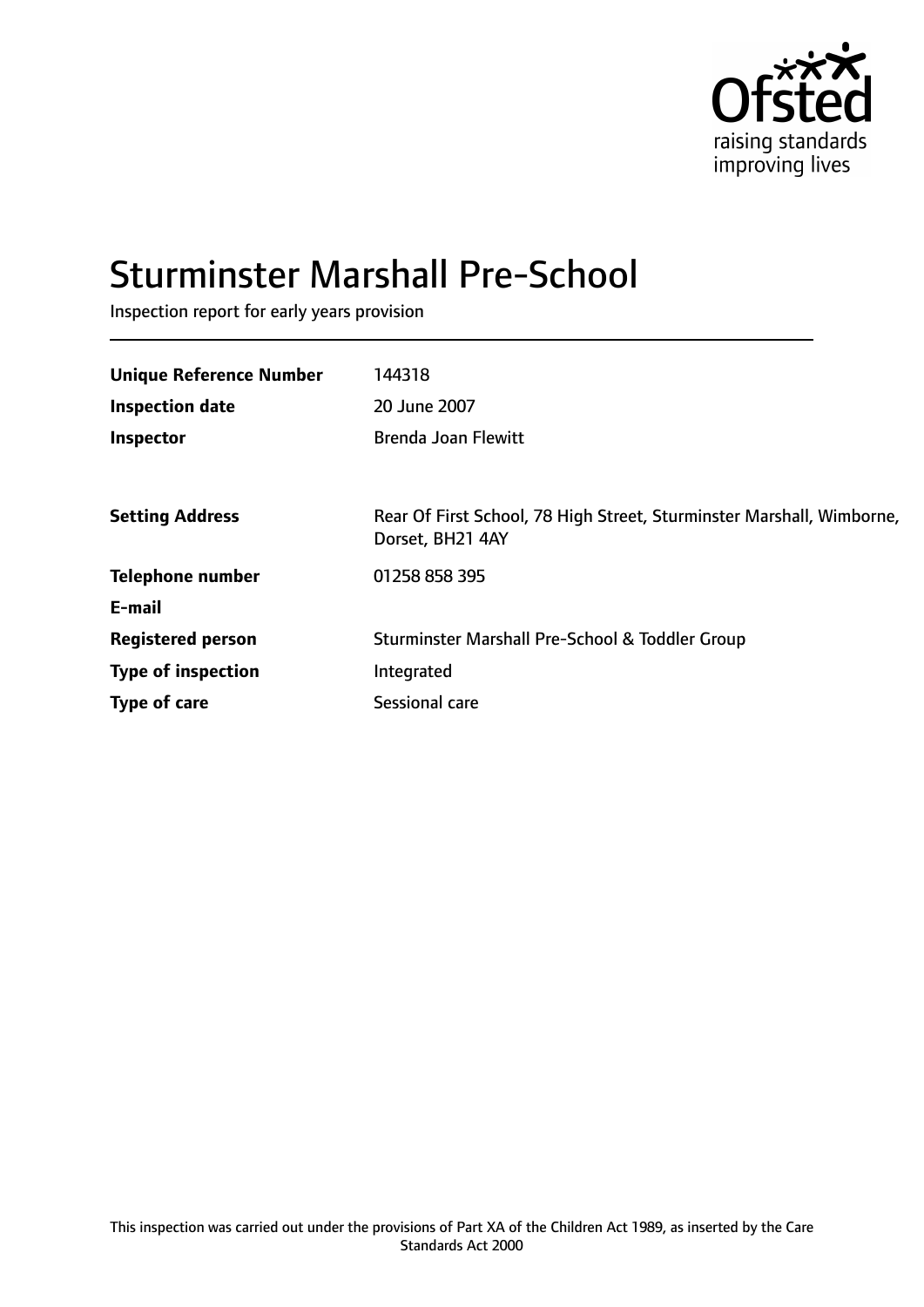#### **ABOUT THIS INSPECTION**

The purpose of this inspection is to assure government, parents and the public of the quality of childcare and, if applicable, of nursery education. The inspection was carried out under Part XA Children Act 1989 as introduced by the Care Standards Act 2000 and, where nursery education is provided, under Schedule 26 of the School Standards and Framework Act 1998.

This report details the main strengths and any areas for improvement identified during the inspection. The judgements included in the report are made in relation to the outcomes for children set out in the Children Act 2004; the National Standards for under 8s day care and childminding; and, where nursery education is provided, the *Curriculum guidance for the foundation stage.*

The report includes information on any complaints about the childcare provision which Ofsted has received since the last inspection or registration or 1 April 2004 whichever is the later.

#### **The key inspection judgements and what they mean**

*Outstanding: this aspect of the provision is of exceptionally high quality Good: this aspect of the provision is strong Satisfactory: this aspect of the provision is sound Inadequate: this aspect of the provision is not good enough*

For more information about early years inspections, please see the booklet *Are you ready for your inspection?* which is available from Ofsted's website: *www.ofsted.gov.uk.*

## **THE QUALITY AND STANDARDS OF THE CARE AND NURSERY EDUCATION**

On the basis of the evidence collected on this inspection:

The quality and standards of the care are good. The registered person meets the National Standards for under 8s day care and childminding.

The quality and standards of the nursery education are good.

#### **WHAT SORT OF SETTING IS IT?**

Sturminster Marshall Pre-School was established in 1973. It is run by an elected committee of parents and operates from a self contained unit in the grounds of Sturminster Marshall First School, near Wimborne, Dorset. Children attending are predominantly from the local village community. The pre-school is open from Monday to Friday during term time. Sessions run from 09.00 to 11.45. A lunch club session is offered from 11.45 to 13.00.

A maximum of 20 children may attend at any one time. There are currently 29 children on roll aged from two to five years. Of these, 23 receive funding for early education. The group support children who have learning difficulties and disabilities.

There are five staff employed to work directly with the children, most of whom either hold or are working towards relevant early years qualifications.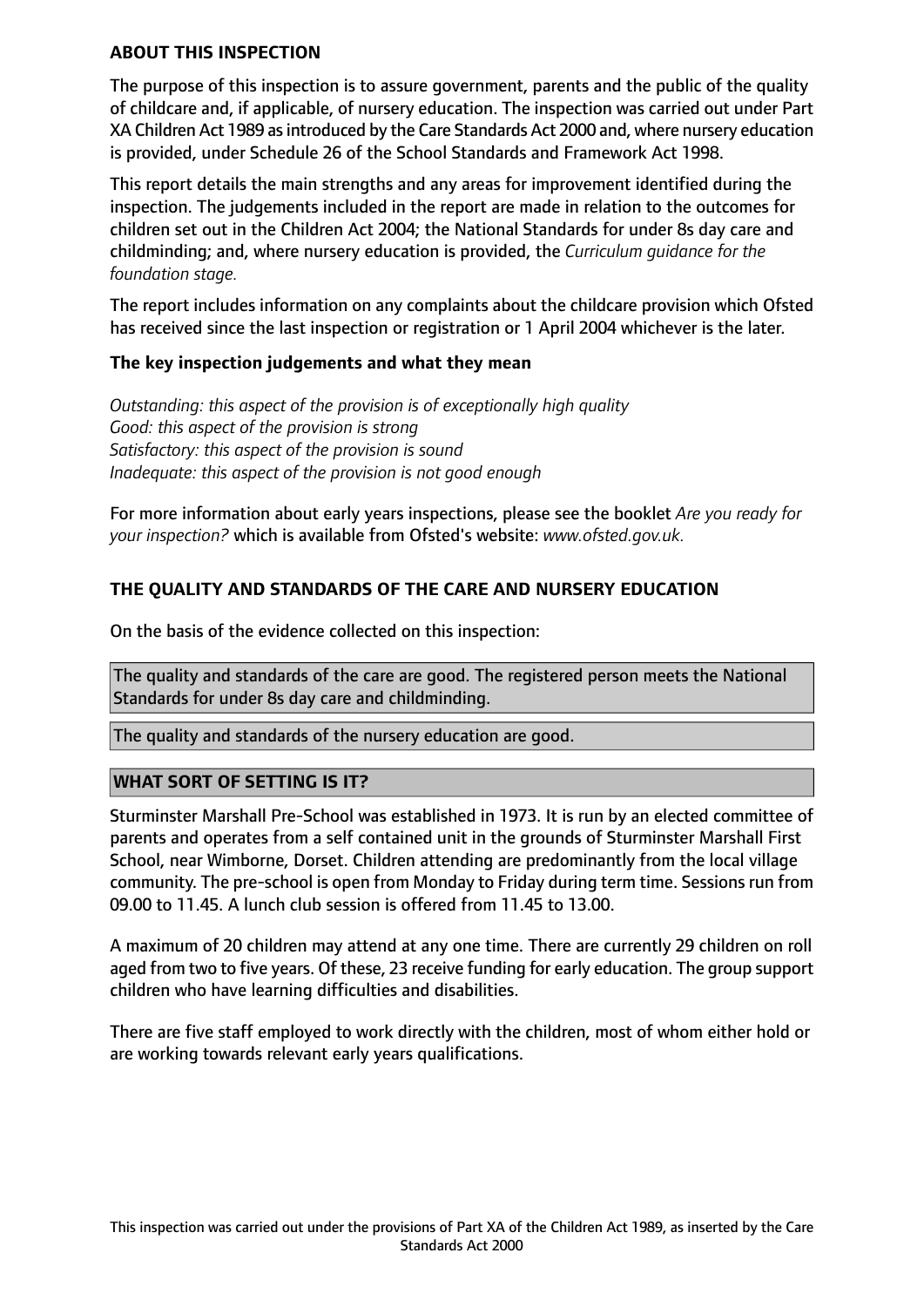#### **Helping children to be healthy**

The provision is good.

Children's health is well promoted at all times. They enjoy a healthy lifestyle. There are daily opportunities for children to have fresh air and exercise. The outside area is utilised well to provide a wide variety of activities. Children use a good range of large and small equipment which helps develop their muscle skills. For example, some children skilfully manoeuvre wheeled vehicles, avoiding each other and obstacles. Others wash dolls and dolls' clothes and use their fine motor skills to peg the dripping items on the washing line. Visits to the school garden enable children to run, jump and balance as they move in and out of the trees. They like to sing and act out the familiar song 'Five little speckled frogs'. Children learn to make healthy choices at snack time from options such as bread sticks and a selection on fruit. Children observe how an orange has been cut into 'slices' or 'segments' and relish tasting fruits similar to the ones in the story they have enjoyed earlier, called 'Handa's Surprise'. Children can have a drink whenever they feel thirsty because the resources are made easily accessible to them. They learn about the importance of protecting themselves from the sun, as they put on hats before playing outside.

Children develop independence in good practices for their own personal hygiene. They learn to use the easily accessible toilet and hand washing facilities without help, and routinely wash hands before handling food. Children are protected from the spread of infection through staff procedures and there is clear information to ensure parents know that children must not attend if they have an infectious illness. Children's medication and accidents are well managed. Most staff hold an up-to-date first aid certificate and resources are readily available both in the pre-school and on outings. The relevant records with regards to children's health are completed appropriately.

#### **Protecting children from harm or neglect and helping them stay safe**

The provision is good.

Children play and learn in safe and secure premises where hazards and risks are identified and minimised. The effective security arrangements mean that children are protected from uninvited visitors and cannot leave the building unsupervised. Children move around freely and in safety because the space available is arranged well to provide various areas of play. They use furniture, equipment and resources that are well organised and kept in good condition.

Children know what is expected if they must leave the building in an emergency, as they are involved in regular fire drills and discussion. Staff are clear on their roles, fire exits are clearly marked and each practise is recorded and evaluated. This all contributes towards children's safety in a real situation. Children are protected on outings through staff's routine procedures which include an increased adult-to-child ratio, risk assessments and making sure that a phone and contact numbers are available. Regular head counts are completed when moving to and from outside areas.

Overall, staff have a sound understanding of how to recognise signs and symptoms of abuse and the procedures to follow with concerns. The policy has been recently updated and provides clear reference material. However, children's existing injuries are not recorded as routine, therefore, their safety is not fully promoted in this area.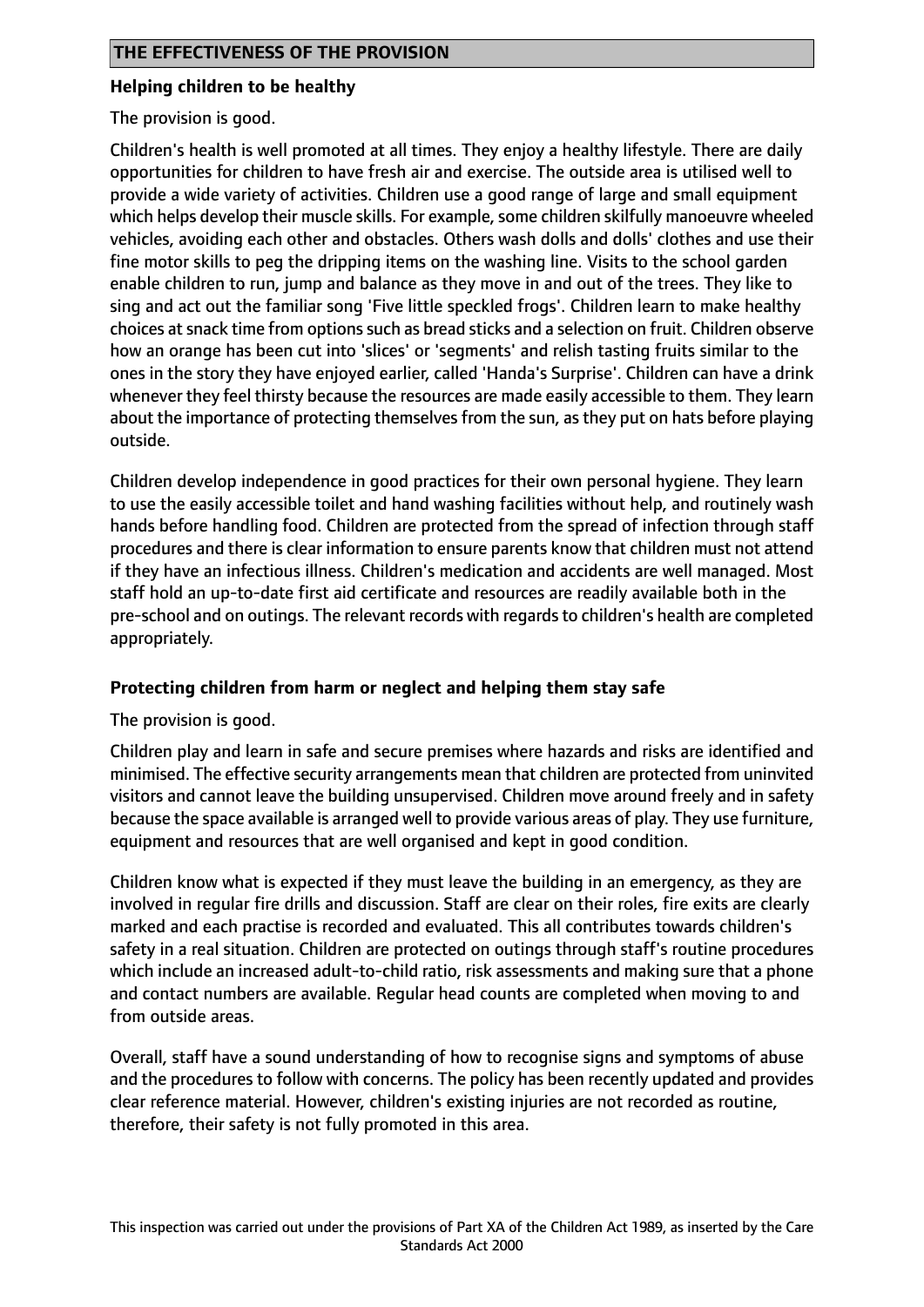## **Helping children achieve well and enjoy what they do**

The provision is good.

Children are happy settled and secure. They enjoy their time at pre-school and make positive relationships with staff and each other. The 'My pre-school' photo album helps to prepare new children for the routine and activities on offer. Parents are encouraged to take the book home to share with their child to help them settle. Children develop confidence in making their needs known asthey can be sure of a friendly response. Children play in a welcoming, busy environment where they are encouraged to use their senses to explore and investigate. They enjoy a good balance of adult-led and self-chosen activities where they learn in all areas of development. Children use a very good range of resources which are organised well to encourage them to select for themselves and extend their own play. Children develop independence in practical skills such as pouring their own drinks, managing their clothes and using hand washing facilities.

#### Nursery Education.

The quality of teaching and learning is good. Staff have a clear working knowledge of the Foundation Stage and how children learn through play. They use this to provide a broad range of activities and experiences for children across the six areas of learning. There is an effective key worker system. Staff know children very well as individuals through observations and the support offered in the children's play, which leads to appropriate challenges being set. They complete progress records linked to the stepping stones and plan for each child's next step. Therefore, children are making good progress in their learning.

Staff provide an environment where children are encouraged to extend their own learning through exploration, particularly through 'messy play'. For example, children delight in making their own 'recipe' as they mix flour, water and powder paint. They use their knowledge of number to count out the spoonfuls of flour, they observe the changes as they add different ingredients mixing with their hands or spoons. Some use their imagination to pretend they are making 'chocolate cake' and describe the texture as 'sticky' and 'bumpy'. There are daily opportunities for children to express their ideas as there are always resources available for painting, craft, 'writing' and drawing, and role play. Children learn to recognise their written name through daily activities, and write for a purpose in their play and by naming work. Some children are forming recognisable letters. Most children are confident and use language well to communicate, initiating conversations with adults and peers. They listen very well to stories in a group, predicting and recalling and joining in with familiar phrases.

Children develop a good knowledge and understanding of the world. They construct and design using a wide variety of materials and use technology on a regular basis through meaningful activities. For example, they use a digital camera to take photos of their friends which are then displayed in the pre-school. Computers are available on a daily basis and some children are competent in the skills needed to complete a simple programme. Visitors into the pre-school and outings around the village help children to learn about their local environment, and people and their jobs. Children use numbers for counting and solving problems in various situations such as identifying the number of children present and linking it to the correct numeral. Older children enjoy playing a game to guess how many pennies are 'hiding' under a cup, by counting how many are left from a group of four. They look at shapes in the environment around them and sometimes transfer what they can see to paper using paint and shaped objects for printing.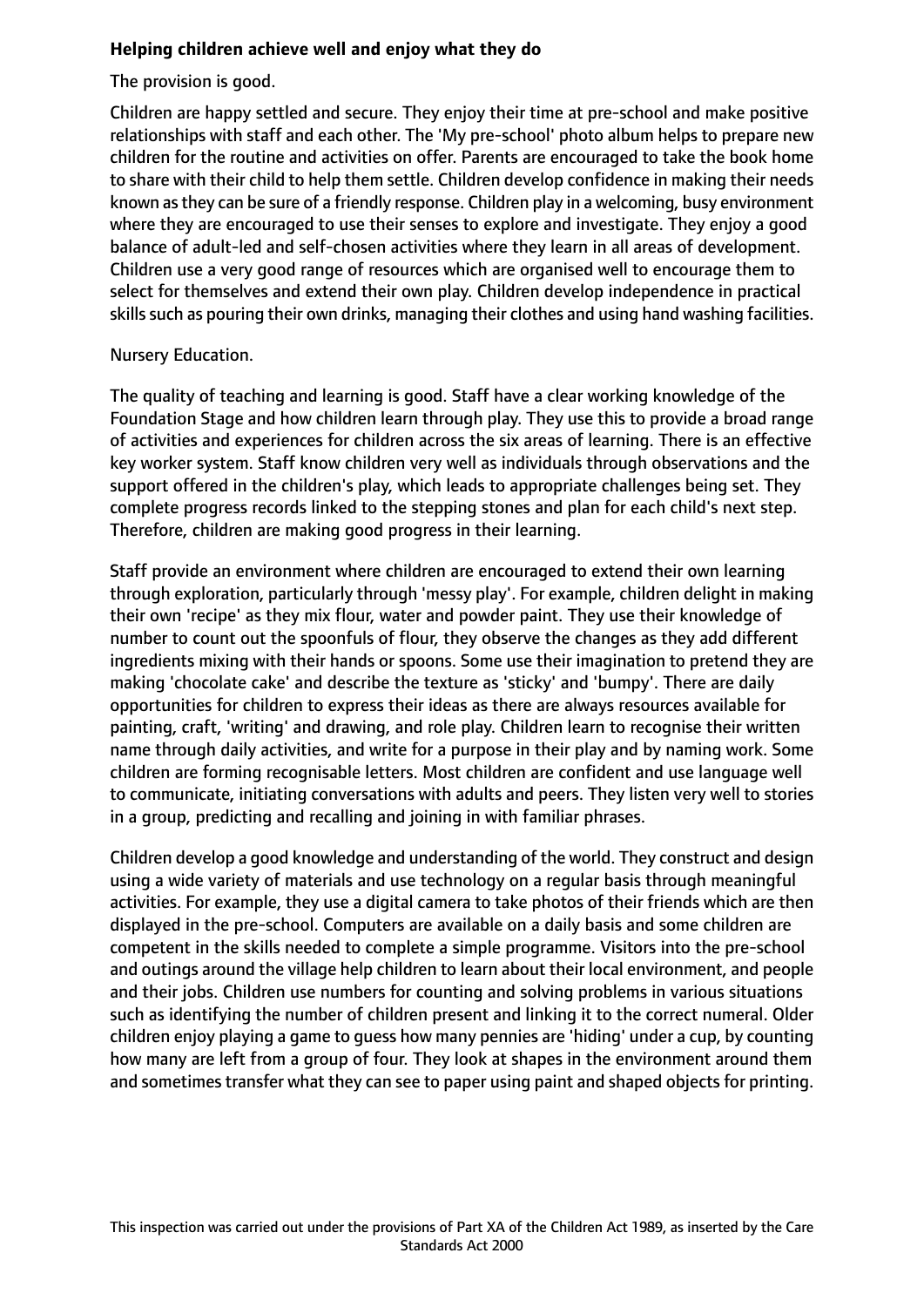## **Helping children make a positive contribution**

The provision is good.

Children behave well. They learn to take turns through their play. Staff introduce codes for helping children to understand, which leads to a harmonious group. For example, children quickly learn the rule of 'only four at a time' in the new sand 'boat'. They wear a tabard when it is their turn and can easily see if there is a spare one so that they can have a turn. Children are encouraged to be polite and display good manners and respond positively to being given tasks of responsibility, such as handing out food at snack time and counting the children. Children receive much praise and encouragement for their efforts and achievements which helps build their self-esteem.

Children are valued as individuals. Staff are interested in the children and their lives. Children with additional needs are well supported. The Special Educational Needs Coordinator and one-to-one workers liaise with parents and connected professionals to ensure that all children are fully included. Children develop a strong sense of being part of a community. They see their art work and photos of themselves displayed in the pre-school, and have individual, named coat pegs. They become familiar with the school premises as they take part in particular activities within in the school and often see older siblings on the same site. Children learn about their local community through visitors coming in and walks in the village. They start to develop a positive attitude to the wider world and people's differences through topic work, such as exploring festivals like Diwali and Chinese New Year. Children's social, moral, spiritual and cultural development is fostered.

Partnership with parents and carers is good. Children benefit from the positive relationships between staff and parents. There is good information supplied about the setting which includes useful written material on the curriculum, about various activities and how children learn from them. There are daily opportunities for parents to talk to key workers, however, there are no formal opportunities for parents to discuss their child's progress records. Staff actively seek parents' knowledge of their child on admission, and their opinions about the provision. Parents form the management committee which gives them an active voice in their child's care and education.

## **Organisation**

The organisation is good.

Children are cared for by well qualified and experienced staff who work effectively as a team to provide smoothly run sessions. Children know what to expect and therefore, settle quickly. There are clear staff recruitment and induction procedures to ensure that new staff are suitable to work with children, and are well informed to be able to carry out the policies and procedures that promote children's health, safety and welfare. There is a comprehensive operation plan which provides good reference material for staff and committee.

The effective organisation of the premises, resources and structure of the session means that children play in a safe environment and take part in a broad range of experiences, both inside and outside. All the required documentation and records are in place, well organised and generally completed clearly. However, there is no routine recording system for existing injuries.

Leadership and management is good. There is a strong committee who have a clear vision for the pre-school and implementing improvements. There are plans in place for enhancing the outside area taking place this summer, to encourage a free-flow system for children to choose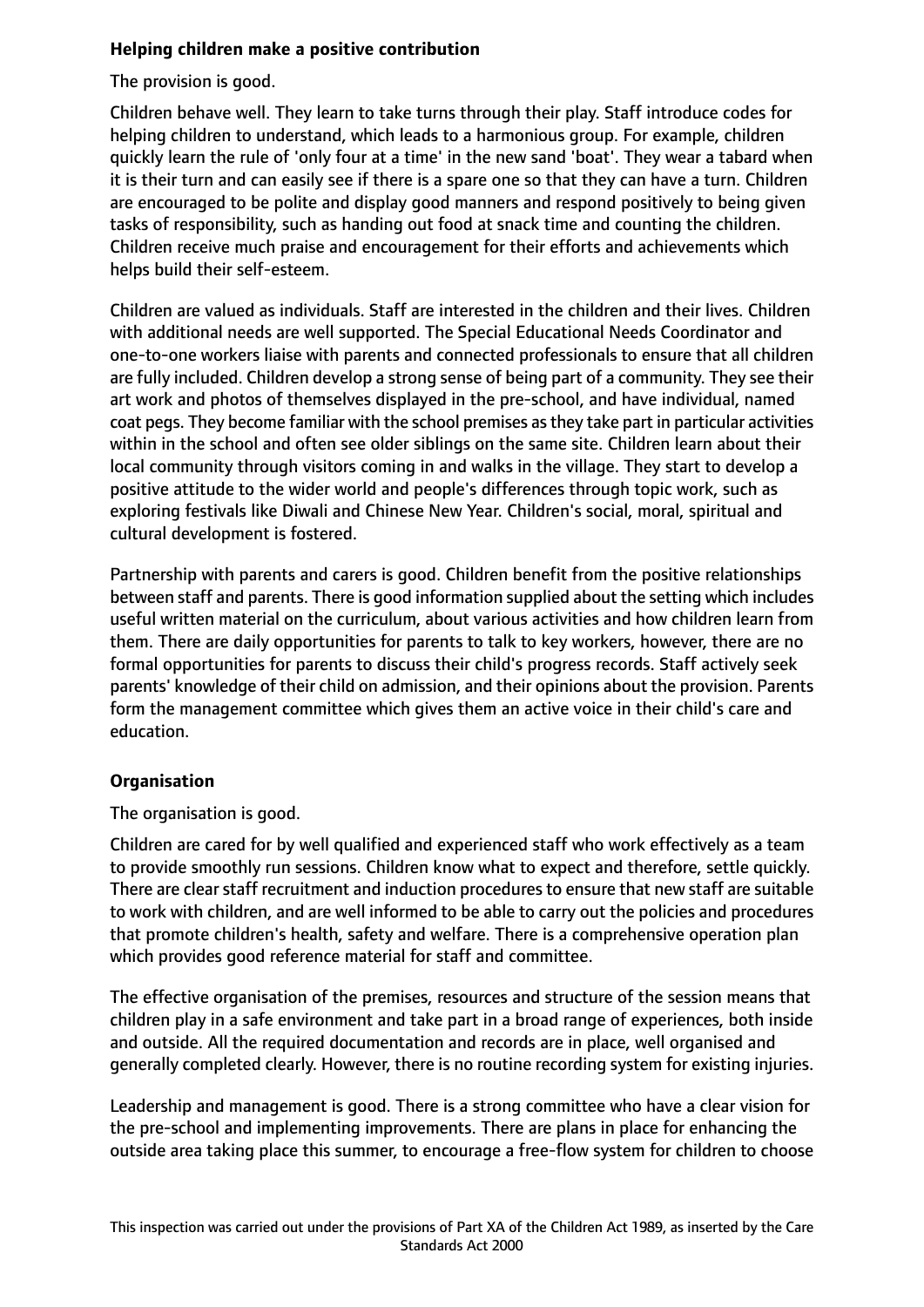inside or outside activities. There are good systems in place for monitoring the provision for nursery education which includes staff appraisals and support for staff training. The information for parents does not include any formal opportunities for them to view and discuss their child's progress records. The positive links with the school supports the children's smooth transition as they start in the reception class. The 'rising fives' use the school hall for 'PE' sessions and meet the reception teacher in the term before they start. This helps them gain confidence as they are familiar with the premises and people. The setting meets the needs of the range of children for whom it provides.

## **Improvements since the last inspection**

The last care inspection recommended that the organisation of space and staff deployment was reviewed, to ensure all areas are fully utilised.

The pre-school room has been re-structured to bring the quiet area into the main activity room, which enables staff to support all activities effectively.

The last nursery education inspection recommended: that planning was reviewed to include detail of challenge for older and more able children; and that opportunities were increased in maths and communication, language and literacy to extend children's learning.

The planning system has been developed and together with the assessment procedure and staff's knowledge of individual children, appropriate challenges are set to help all children progress. Staff use every day, meaningful activities to encourage children to use and extend their knowledge of maths and communication, language and literacy skills.

## **Complaints since the last inspection**

Since the last inspection there have been no complaints made to Ofsted that required the provider or Ofsted to take any action in order to meet the National Standards.

The provider is required to keep a record of complaints made by parents, which they can see on request. The complaints record may contain complaints other than those made to Ofsted.

## **THE QUALITY AND STANDARDS OF THE CARE AND NURSERY EDUCATION**

On the basis of the evidence collected on this inspection:

The quality and standards of the care are good. The registered person meets the National Standards for under 8s day care and childminding.

The quality and standards of the nursery education are good.

#### **WHAT MUST BE DONE TO SECURE FUTURE IMPROVEMENT?**

#### **The quality and standards of the care**

To improve the quality and standards of care further the registered person should take account of the following recommendation(s):

• record existing injuries as routine.